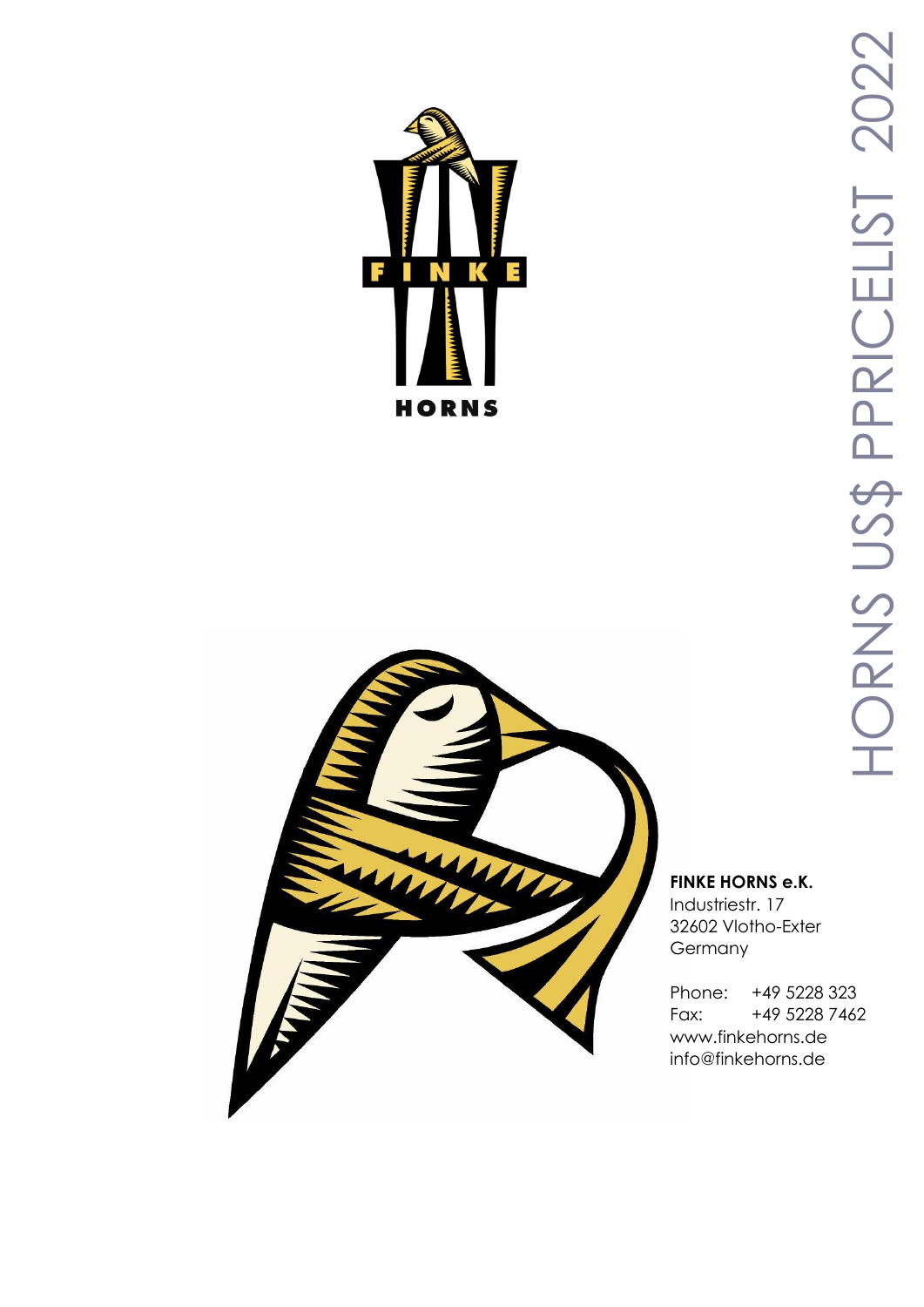| SINGLE HORNS (prices in US \$) |                                  |                     |            |               |
|--------------------------------|----------------------------------|---------------------|------------|---------------|
| No.                            |                                  | <b>Yellow brass</b> | Gold brass | Nickel silver |
| 50                             | F horn (3 valves)                | $3.850 -$           |            |               |
| 51                             | Bb single horn (3 valves)        | $3.850 -$           |            |               |
| 52                             | Bb horn with A/stop (4 valves)   | $4.590 -$           | $4.790 -$  | $4.990 -$     |
| 53                             | Bb horn with A/stop, f-valve (5) | $5.090 -$           | $5.290 -$  | $5.490 -$     |
| 54                             | Bb horn with A/stop, C-valve (5) | $5.190 -$           | $5.290 -$  | $5.490 -$     |
| 55                             | <b>Bb compact horn</b>           | $3.600 -$           |            |               |
| 56                             | Bb compact horn with A/stopping  | $4.200 -$           | ---        | ---           |
| 57                             | High G/F single descant horn     | $3.990 -$           | $4.190 -$  | $4.390 -$     |
| 58                             | High Bb single descant horn      | $3.990 -$           | $4.190 -$  | $4.390 -$     |

# **DOUBLE-DESCANTS (prices in US \$)**

| No. |                                            | Yellow brass | Gold brass | Nickel silver |
|-----|--------------------------------------------|--------------|------------|---------------|
| 60  | Bb/A high bb descant double                | $9.290 -$    | $9.590 -$  | $9.790 -$     |
| 61  | Bb/A high F descant double + A             | $8.990 -$    | $9.190 -$  | $9.490 -$     |
| 62  | Bb/A high F descant double with<br>C valve | $9.400 -$    | $9.700 -$  | $9.900 -$     |

# **DOUBLE HORNS (prices in US \$)**

| No. |                                                   | <b>Yellow brass</b> | Gold brass | Nickel silver |
|-----|---------------------------------------------------|---------------------|------------|---------------|
| 63  | F/Bb full double, 'Europa' model                  | $6.790 -$           |            |               |
| 64  | F/Bb compensating double                          | $7.000 -$           | $7.200 -$  | $7.500 -$     |
| 65  | F/Bb full double, 'Legacy' model                  | $9.990 -$           | $10.390 -$ | $10.590 -$    |
| 66  | F/Bb full double horn                             | $7.300 -$           | $7.600 -$  | $7.900 -$     |
| 67  | F/Bb full double, A/stop+E,<br>design like No. 66 | $7.800 -$           | $8.100 -$  | $8.400 -$     |
| 68  | F/Bb 'Americus' professional full                 | $8.700 -$           | $9.000 -$  | $9.300 -$     |
| 69  | F/B 'Brendan' professional full                   | $8.700 -$           | $9.000 -$  | $9.300 -$     |

| <b>TRIPLE HORNS (prices in US \$)</b> |                                      |              |            |               |
|---------------------------------------|--------------------------------------|--------------|------------|---------------|
| No.                                   |                                      | Yellow brass | Gold brass | Nickel silver |
| 73                                    | f/Bb/F Full triple, 'Americus' taper | $12.900 -$   | $13.300 -$ | $13.600 -$    |
| 74                                    | f/Bb/F full triple, 'Brendan' taper  | $12.900 -$   | $13.300 -$ | $13.600 -$    |
| 75                                    | f/Bb/F full triple, new model        | 14.800.-     | $15.200 -$ | $15.600 -$    |
|                                       | Stop valve for triple                | $950 -$      | $950 -$    | $950 -$       |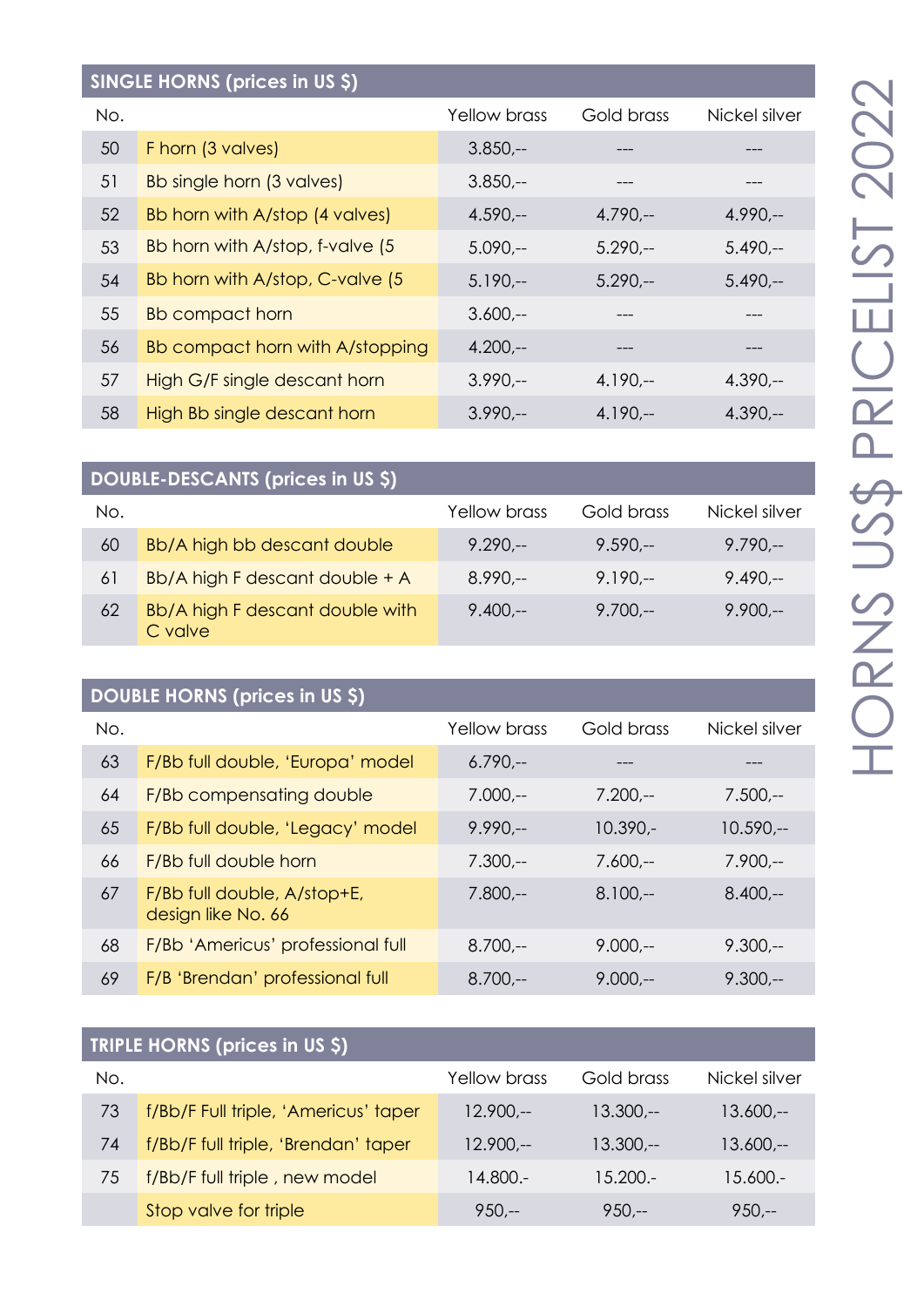| d<br>ŕ                                      |
|---------------------------------------------|
| ۰<br>г                                      |
| I<br>п<br>J.                                |
| ٠<br>Ï                                      |
| ۰<br>a.<br><b>Contract</b><br>٠<br>a a<br>Ī |

250,--

| <b>NATURAL HORNS (prices in US \$)</b> |                                                                                                 |           |                                |                               |  |
|----------------------------------------|-------------------------------------------------------------------------------------------------|-----------|--------------------------------|-------------------------------|--|
| No.                                    |                                                                                                 | Yellow    | Additional crooks:             |                               |  |
| 81                                     | F natural horn                                                                                  | $3.400 -$ | <b>Bb</b> crook<br>A crook     | $290 -$<br>$300 -$            |  |
| 83                                     | Historical copy of a bohemian<br>classical orchestra horn (18th cen-<br>tury) with alto C crook | $3.400 -$ | G crook<br>F crook<br>E crook  | $330 -$<br>$410,-$<br>$440,-$ |  |
|                                        |                                                                                                 |           | Eb crook<br>D crook<br>C crook | $460,-$<br>$520 -$<br>$580 -$ |  |

# **WAGNER TUBEN (prices in US \$)**

| Nr. |                            | Yellow    | Gold brass | Nickel Silver |
|-----|----------------------------|-----------|------------|---------------|
| 90  | Bb, 4 valves, left handed  | $7.100 -$ | $7.400 -$  | ---           |
| 91  | F, 4 valves, left handed   | $7.300 -$ | $7.600 -$  |               |
| 92  | F/Bb (compensating double) | $9.500 -$ | $9.900 -$  | ---           |
| 93  | F/Bb (full double)         | $9.900 -$ | $10.300 -$ |               |

| <b>OPTIONS (prices in US \$)</b>            |          |
|---------------------------------------------|----------|
| Garland                                     | $450,-$  |
| Lead pipe                                   | $420 -$  |
| Detachable bell                             | $280 -$  |
| Lacquer finish single horns                 | $250 -$  |
| Lacquer finish double horns                 | $380 -$  |
| Lacquer finish triple horn                  | 480 .--  |
| Additional water key, Joy-Key               | $90, -$  |
| Adjustable finger hook                      | $90, -$  |
| Flipper (Hand rest)                         | $90, -$  |
| F crook w/manual valve (YB) for 52, 54, 61  | $500, -$ |
| F crook w/manual valve (GB) for 52, 54, 61  | $530 -$  |
| F crook w/manual valve (NS) for 52, 54, 61  | $560,-$  |
| Set of F crooks for Nr. 55 and 56           | $440,-$  |
| Add. Charge for F crooks (instead Bb) 55,56 | $280 -$  |
| A/stopping for double and triple horns      | $700, -$ |
| Eb-tuning slide for triple/descant double   | $420 -$  |
| Additional bell flare, yellow brass         | $670,-$  |
| Additional bell flare, gold brass           | $770,-$  |
| Additional bell flare, nickel silver        | $870,-$  |
| Hand-hammered bell, surcharge               | $400 --$ |

Finke horns are made entirely by hand in the Finke workshop in Vlotho/Exter, Germany. Delivery time in most cases is around 90 days. The prices include screwball, lacquer, two waterkeys, choice of leadpipe, 4 years rotor warranty, minibal mechanical linkage. Various options are abailable. For the other brass instruments and accessoires see our supplementing pricelist.

### The order

coupler for Bb basso

Nothing can replace a personal advice. Please contact us by e-mail or phone and we will configurate with you an instrument that matches your needs and imagination. If you live outside of Germany maybe one of our respresentatives can also help you. See the list of our representatives from our homepage (www.finkehorns.de)